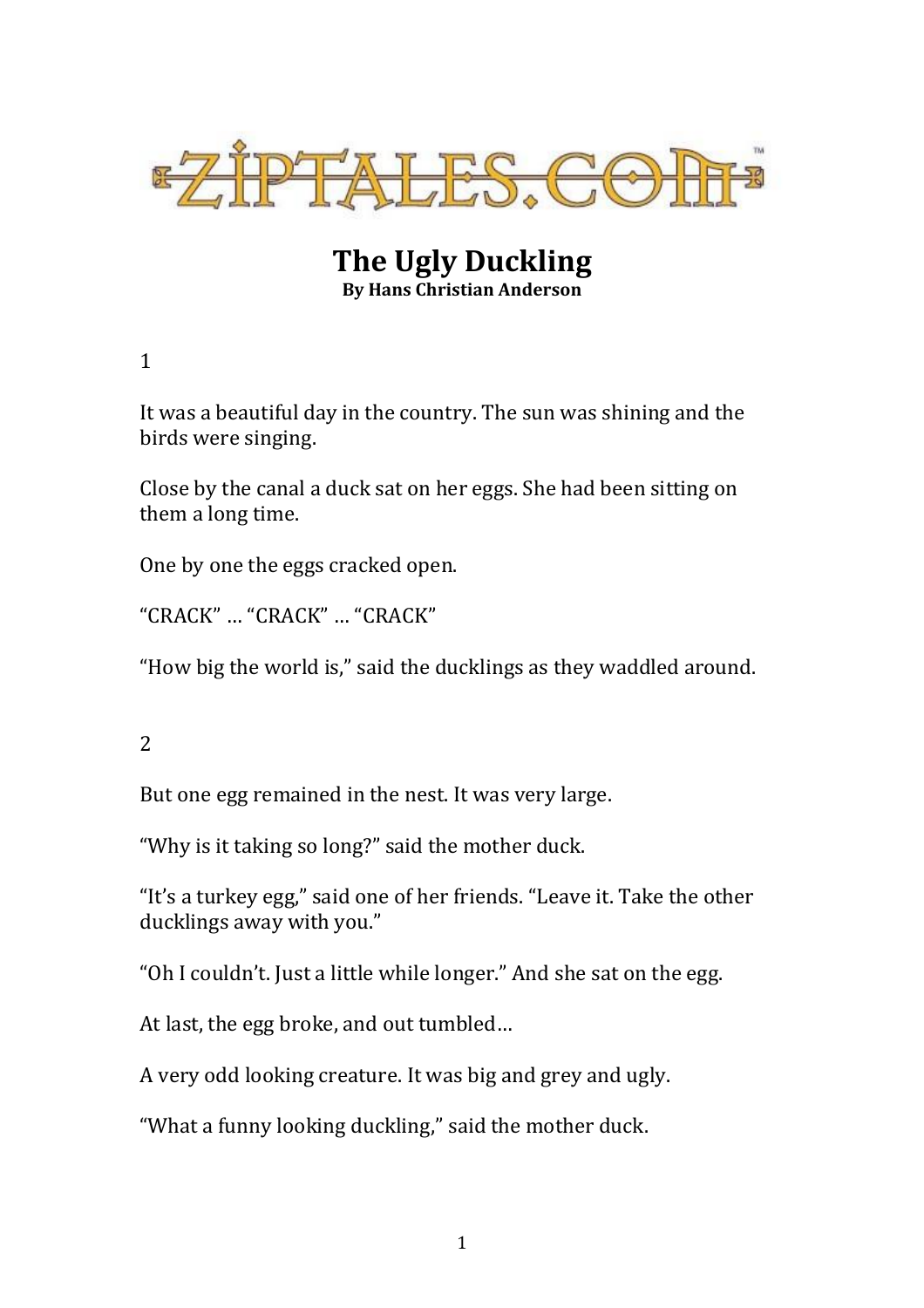3

The next day, the mother duck took her children to the canal.

To her surprise, the ugly duckling jumped in with all the others, and swam around happily.

But back in the fowl yard, the other ducks were not pleased.

"What is that?" they asked.

"It's my newest duckling. He is very good. He swims as well as the others – maybe better."

"But my dear, he is so ugly!"

They all laughed.

4

Worse than that, some of them pecked at him and called him names. After a few days, even his brothers and sisters turned on him.

"Go away," they hissed, "you ugly duckling."

So the little duckling ran away.

He found himself at a lake. On it were a number of wild ducks.

"Oh gosh," they said, "you are ugly. But you can stay with us, if you wish."

## 5

All was well for a few days. Then one day

BANG … BANG … BANG

Hunters have arrived. They were shooting at the ducks.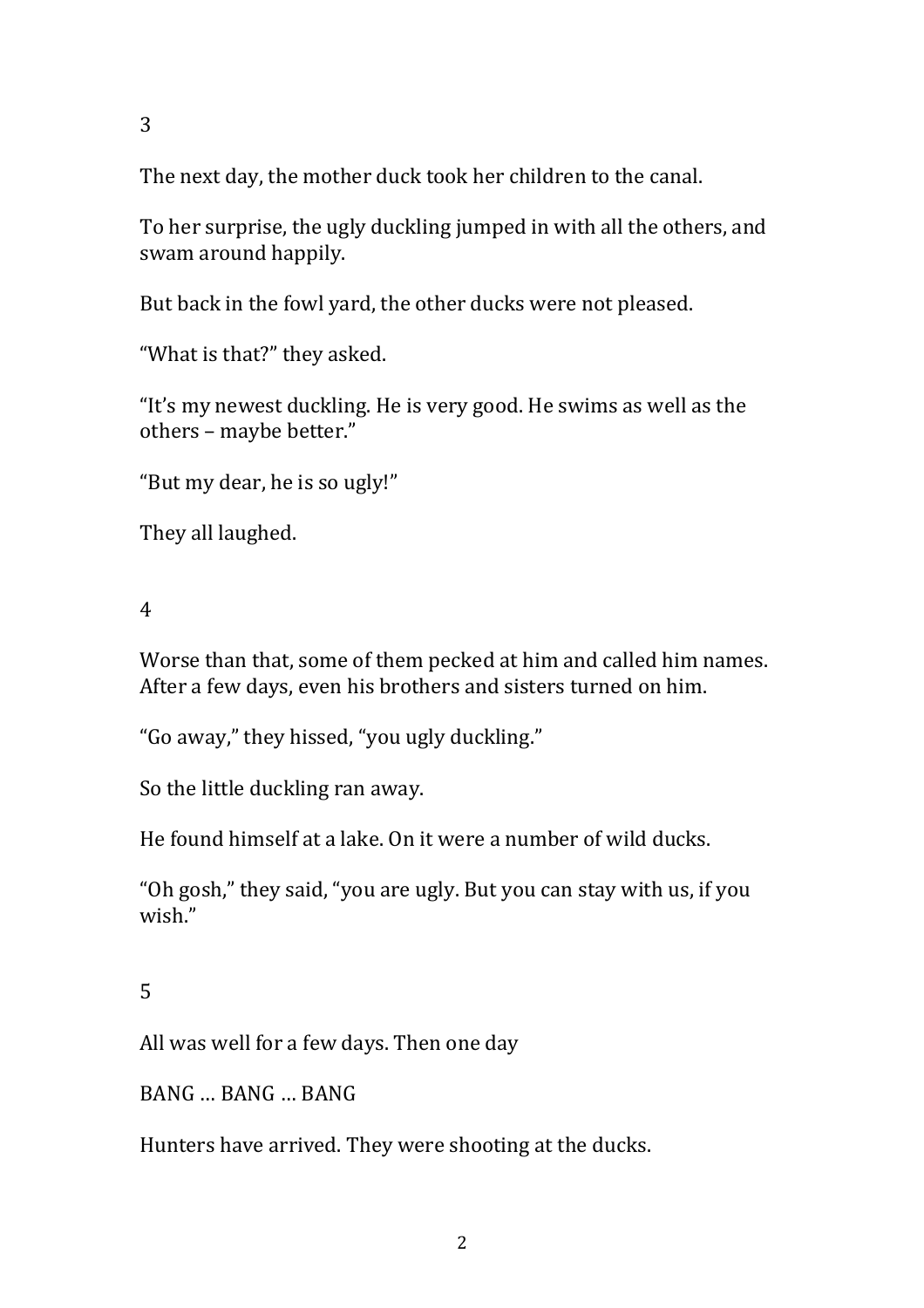A big dog jumped at the ugly ducking.

WOOF!

The little duckling ran away as fast as he could.

At last he found a lake. All on his own, he swam around.

6

Time went by. It grew colder.

One evening, as the sun was setting, a flock of white birds flew overhead. They were very beautiful, with long slender necks.

"Oh how I wish I was one of them," said the ugly duckling.

Winter came on. It was bitterly cold.

The duckling was starving. He was so cold he could not feel his flippers.

Ice covered the pond.

The ugly duckling hid under a bush, trying to keep warm.

## 7

One day, a farmer found him.

"I'll take you home for my children," he said.

Inside the farmer's house, the duckling felt better. But the children were rough.

And when he knocked over a pail of milk, the farmer's wife yelled out at him, and tried to hit him with a broom.

Once more, the duckling ran away, back into the wild.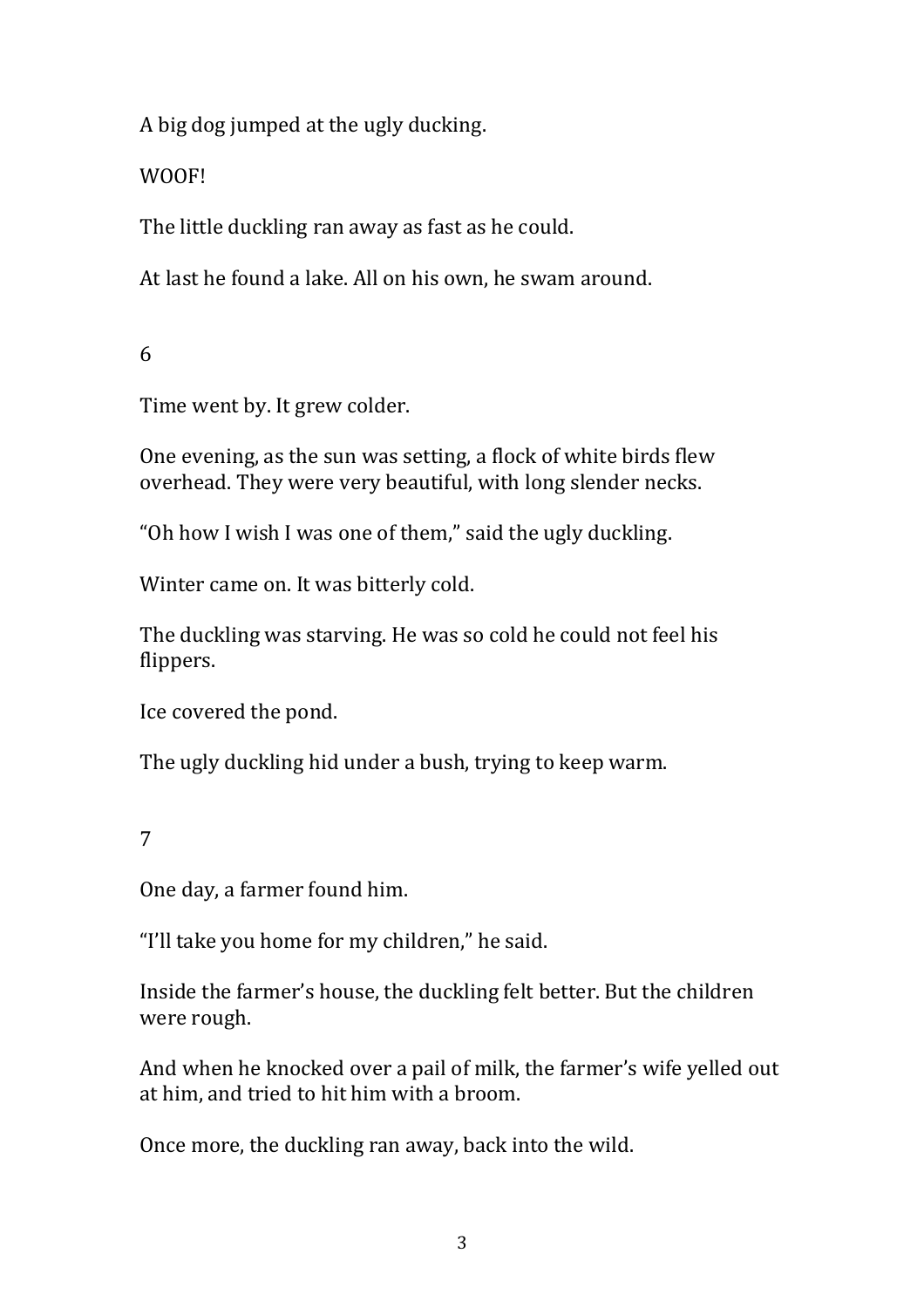The snows came.

But the duckling was stronger now. And somehow he kept on. As time went on, he grew stronger, and bigger.

The sun started shining again.

The leaves came out on the trees. Spring had come at last. Birds came back after the winter.

And one day, three beautiful white birds landed on the lake where he lived.

"They're beautiful," he said. "I will go to them.

But then he remembered that he was ugly.

"They will probably kill me," he said. "After all, the hens picked on me. And the children. And the farmer's wife."

9

He swam towards the white birds.

They turned. They came towards him.

"Please do not kill me," he said. "I know I am ugly. But please be kind to me."

But as he stopped, he looked down. He saw his reflection in the water.

He could not believe his eyes. He was like them. He was a swan.

## 10

"You are one of us," they said. "Welcome."